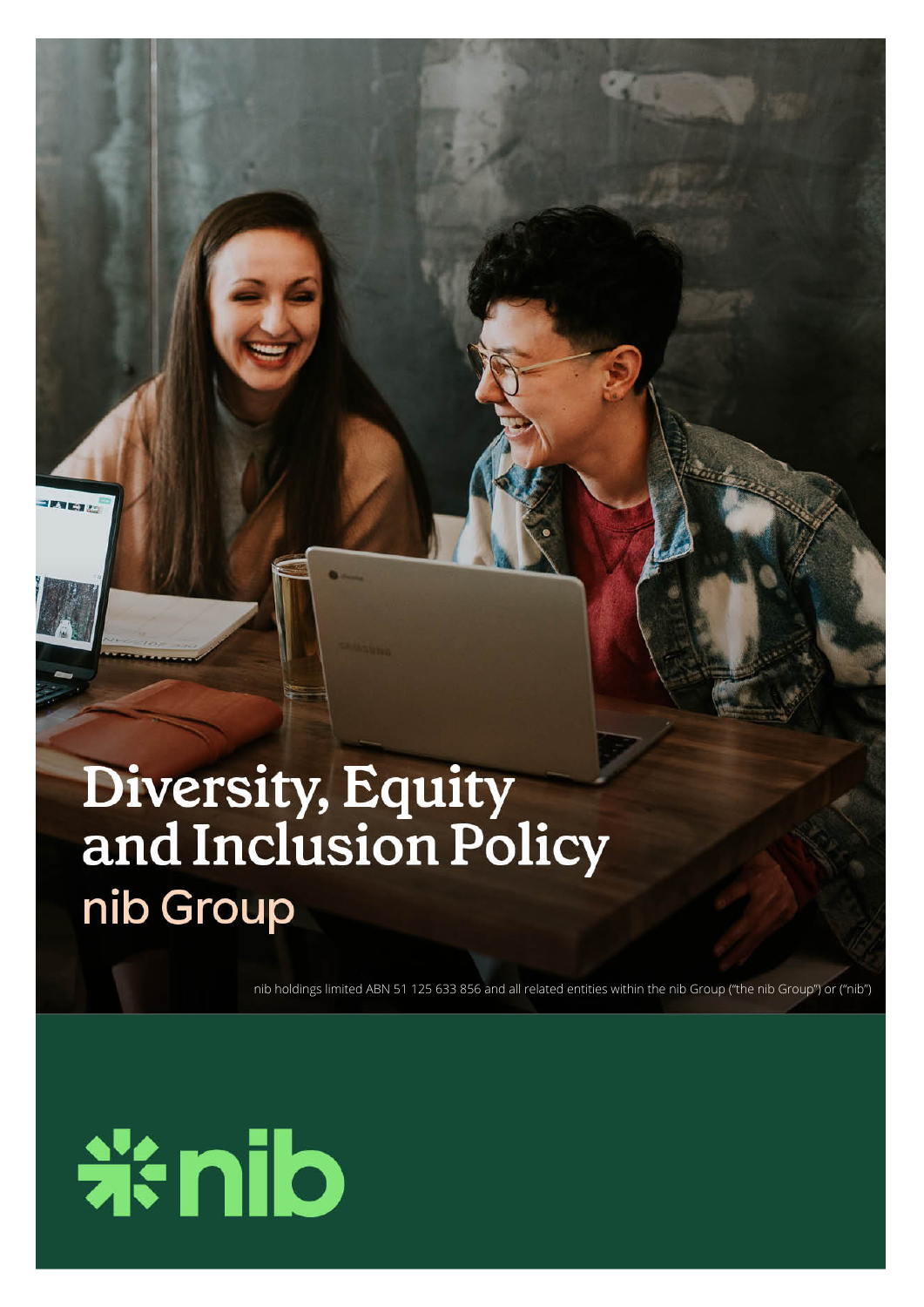## **Anib**

## **1. Scope**

The nib Group (nib) Diversity, Equity and Inclusion Policy applies to all directors of the Board, as well as all officers, senior executives, employees, contractors, casuals, consultants and associates of nib.

## **2. Purpose**

The purpose of this Policy is to document nib's approach to diversity, equity and inclusion in the workplace and provide a framework to achieve our goals and objectives.

nib has a mission and vision of people enjoying better health and believe feeling included for who we are and empowered to be our authentic selves is essential to wellbeing and living a fulfilling life.

This Policy sets out our commitment to promoting an inclusive culture where individual differences are valued and our people have a sense of belonging, can bring their authentic selves to work and feel psychologically safe to offer new ideas and perspectives.

We believe the promotion of diversity within all levels of nib, including our Board:

- Broadens the pool for recruitment of highly skilled directors, leaders and employees;
- Supports employee experience through high levels of engagement and retention;
- Encourages greater innovation and improves the quality of decision-making, productivity and teamwork;
- Enhances customer service and market reputation through a workforce that demonstrates cultural sensitivity and reflects the diversity of our members, travellers and communities; and
- Aligns with best practice corporate governance responsibilities.

Having a strategic focus on diversity supports us with attracting, retaining and motivating employees from diverse pools of available talent in a competitive market.

## **3. Principles**

The following guiding principles are informed by Our Values, which are well integrated in the way we work across nib:

- We have zero tolerance for unlawful discrimination, bullying, harassment (including sexual and gender based harassment), vilification or victimisation;
- We recognise the significant role of intersectionality when deploying diversity, equity and inclusion initiatives and acknowledge that many of our people have multiple identities that inform their lived experience;
- We have a way of working, also known as Life at nib that creates a work environment that is accessible to all and provides flexibility to accommodate the diverse needs of our people so that they can balance work and personal needs;
- We are committed to providing an environment where all our people are supported to achieve their full potential and have equitable access to opportunities to learn, develop and grow;
- We encourage our people to share different thinking approaches and to be curious and respectful when listening to other people's perspectives, which may be different to their own;
- We provide opportunities for people on extended parental leave to maintain their connection with nib, for example, by offering them the option (without any obligation) to receive all-staff communications and to attend work functions and training programs;
- We proactively monitor ways to eliminate and rectify any pay equity gaps; and
- We ensure our recruitment, selection and promotion practices are appropriately structured so that a diverse range of candidates are considered and that leaders making these decisions are mitigating any conscious or unconscious biases that might discriminate against a person on any attribute outlined in Section 9 Definitions of this Policy or under anti-discrimination laws.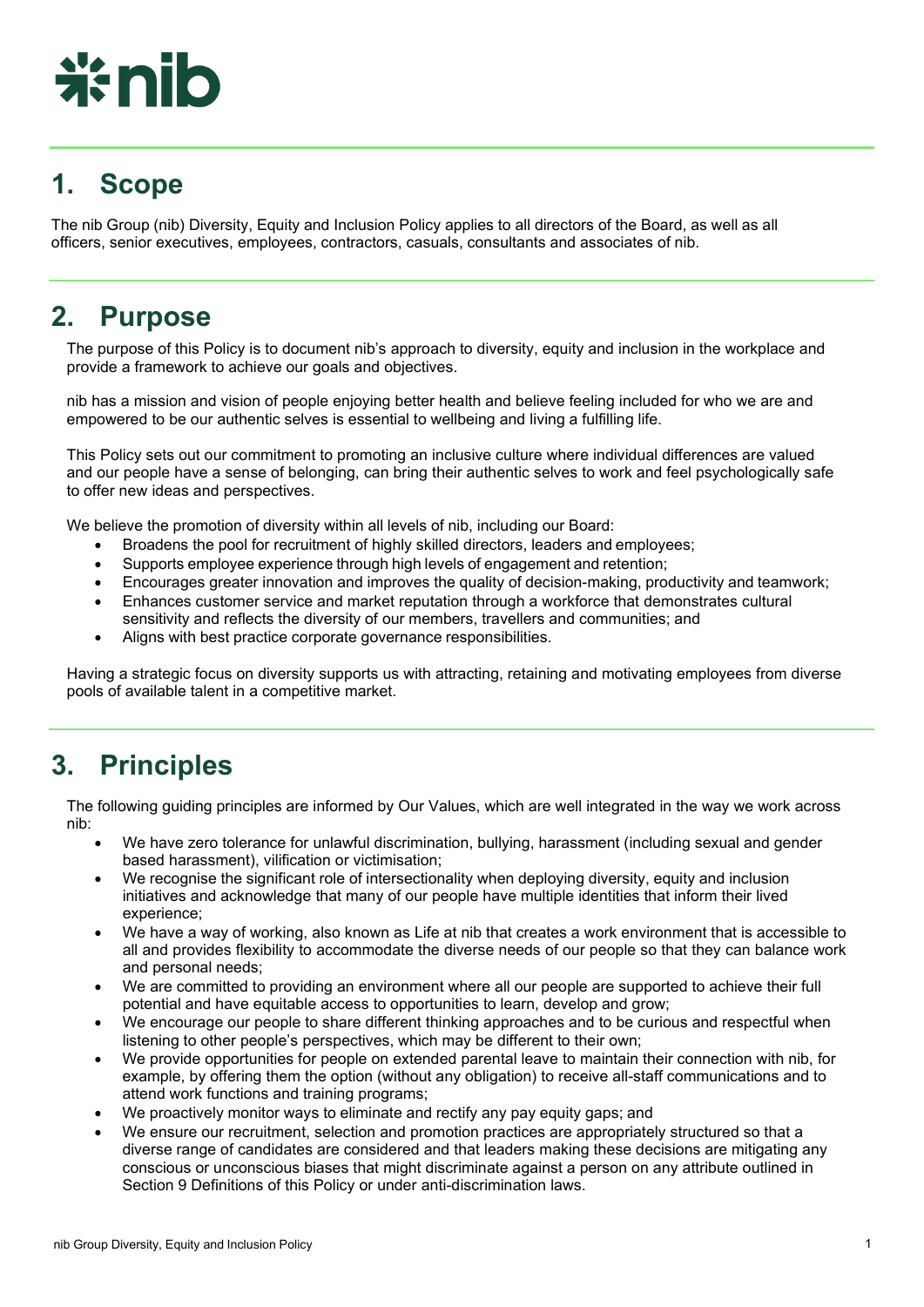## i<del>:</del> nib

## **4. Measurable Objectives**

Our measurable objectives have been set by the Board and agreed to by our management executive team. All senior leaders are expected to take action against each of these priorities:

#### **Diversity Measurable Objectives**

Ensure that employees and directors are selected from diverse candidate pools:

• 40/40/20 gender mix in interviewing panels and shortlisted candidates for all management, executive and Board positions.

Develop diverse leadership teams and talent pipelines by having 40/40/20 gender mix represented in the following role levels:

Managers and team leaders; heads of business units; and executives.

Ensure 40/40/20 gender mix representation in Board positions and a minimum 1 female or gender diverse member of the People and Remuneration Committee.

Provide our people with workplace flexibility by ensuring 100% of roles are open to flexible working.

Ensure our First Nations and LGBTQIA+ people have the support and opportunity to self-identify.

100% of cultural awareness training completed across key leadership roles by end of 2022.

Create an inclusive workplace culture with an overall engagement score >73% by end of 2023.

Reward people fairly by supporting a gender pay equity target of <5% by end of 2025.

Increase the representation of employees with accessibility requirements to >15% by end of 2025.

## **5. Demonstrating Diversity, Equity and Inclusion**

Our [nib Group Diversity and Inclusion Action Plan 2021-2023](https://www.nib.com.au/docs/diversity-and-inclusion-action-plan-2021) is a commitment to our people, our members and travellers and the communities in which we operate, which details our equity and inclusion actions and objectives.

We recognise there are many dimensions of diversity, however, we have identified four key focus areas for our Plan:

- Accessibility;
- Culture and Heritage;
- Gender and Sexuality; and
- Inclusion Enablers.

Our measurable objectives are key indicators that demonstrate our commitment to diversity, equity and inclusion at nib. Our bi-annual measurement of employee sentiment on inclusion ensures that we are delivering on our commitment to building and maintaining an inclusive culture.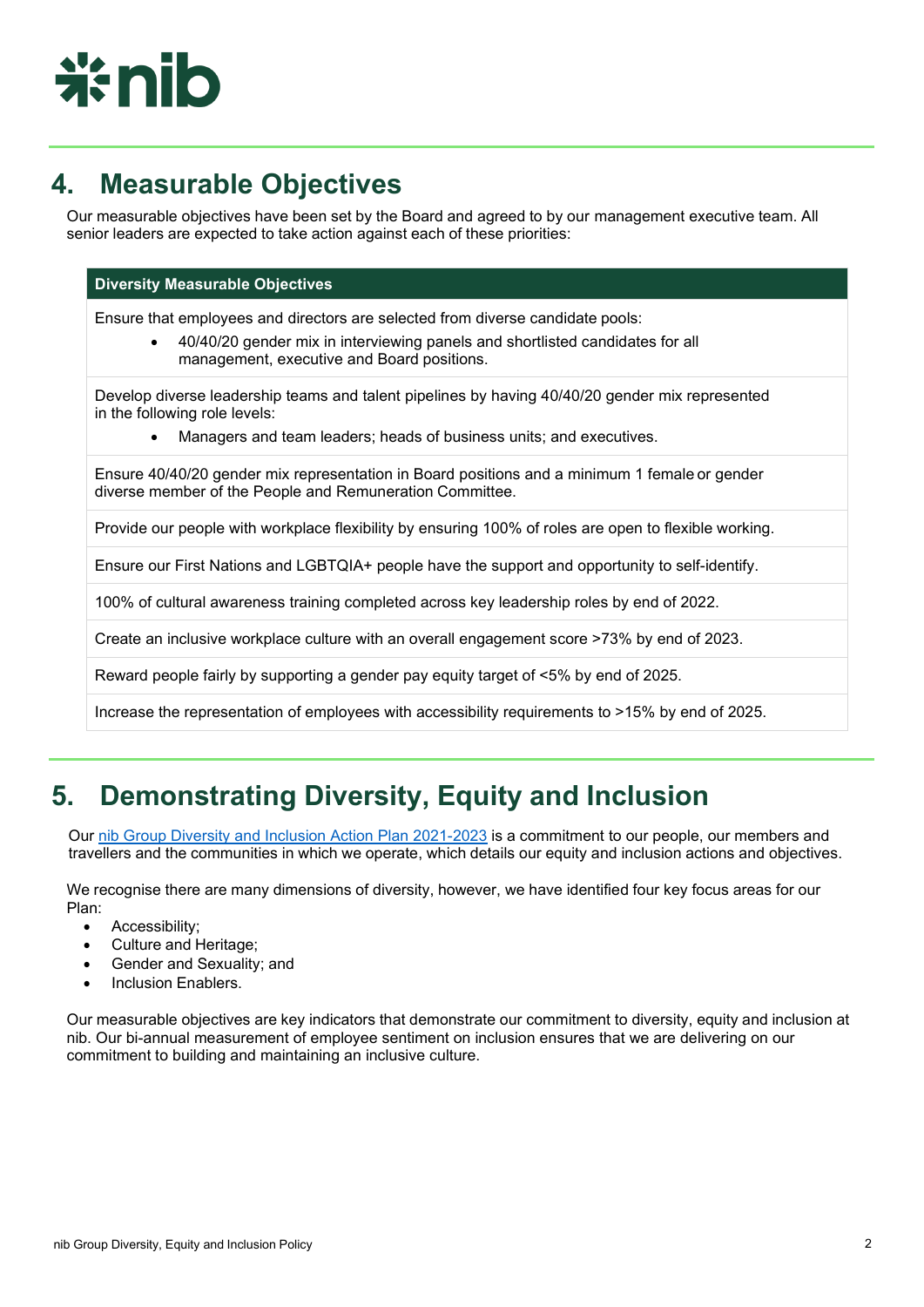

## **6. Roles and Responsibilities**

#### **Employees**

We expect all our employees to:

- Behave in accordance with our Code of Conduct, Human Rights Statement and Our Values, including recognising and responding to unacceptable behaviour and language, and taking appropriate action;
- Speak up when they notice language or behaviours that may be contrary to the principles in this Policy;
- Be respectful in their interactions with each other, our members, travellers and communities;
- Listen with an open mind and consider views and perspectives that are different to their own;
- Be aware of their unconscious bias and take active steps to mitigate them; and
- Consider the diverse needs of other people when making decisions about the way we work. For example, the timing of meetings involving people who have different work schedules and/or part-time hours, especially when different time zones apply.

### **Leaders**

In addition to the above, we expect all our people leaders to:

- Build diversity into their teams and to demonstrate, through their behaviours and actions, commitment to fostering a workplace where people feel included, valued and able to contribute their unique skills and perspectives;
- Create an environment where all team members can speak up and contribute without fear of embarrassment, penalty or rejection;
- Ensure all decisions relating to recruitment, selection and promotion are made in accordance with the principles outlined in this Policy in order to provide all candidates and employees with an equitable opportunity to meet their career aspirations; and
- Role model and reinforce inclusive behaviours throughout our people management practices including recruitment, career development, succession planning, promotions, performance management, recognition, and remuneration.

#### **People and Remuneration Committee**

Our People and Remuneration Committee will have responsibility to (and where appropriate make recommendations to the Board on how to):

- Promote diversity, equity and inclusion as an important enabler and cultural asset to achieve the nib Strategic Plan:
- Set measurable diversity, equity and inclusion objectives;
- Review progress against measurable objectives and identify ways to achieve and remove barriers to diversity, equity and inclusion goals and commitments;
- Address the extent to which the achievement of measurable diversity, equity and inclusion objectives will be linked to the KPIs for the Board, CEO and executives;
- Identify programs designed to broaden the director candidate pool and initiatives that will assist our people to develop the skills and experience that will prepare them for senior management and Board positions;
- Commit to transparency of Board processes, including review and appointment of directors; and
- Report to the Board on diversity issues within nib and make recommendations as appropriate.

#### **Board**

Our Board will, with the assistance of the People and Remuneration Committee:

- Review and approve measurable objectives for achieving diversity, equity and inclusion;
- Annually assess these objectives and report on the progress in achieving them; and
- Review, note and monitor the effectiveness of this Policy, including to the extent to which it relates to Board diversity.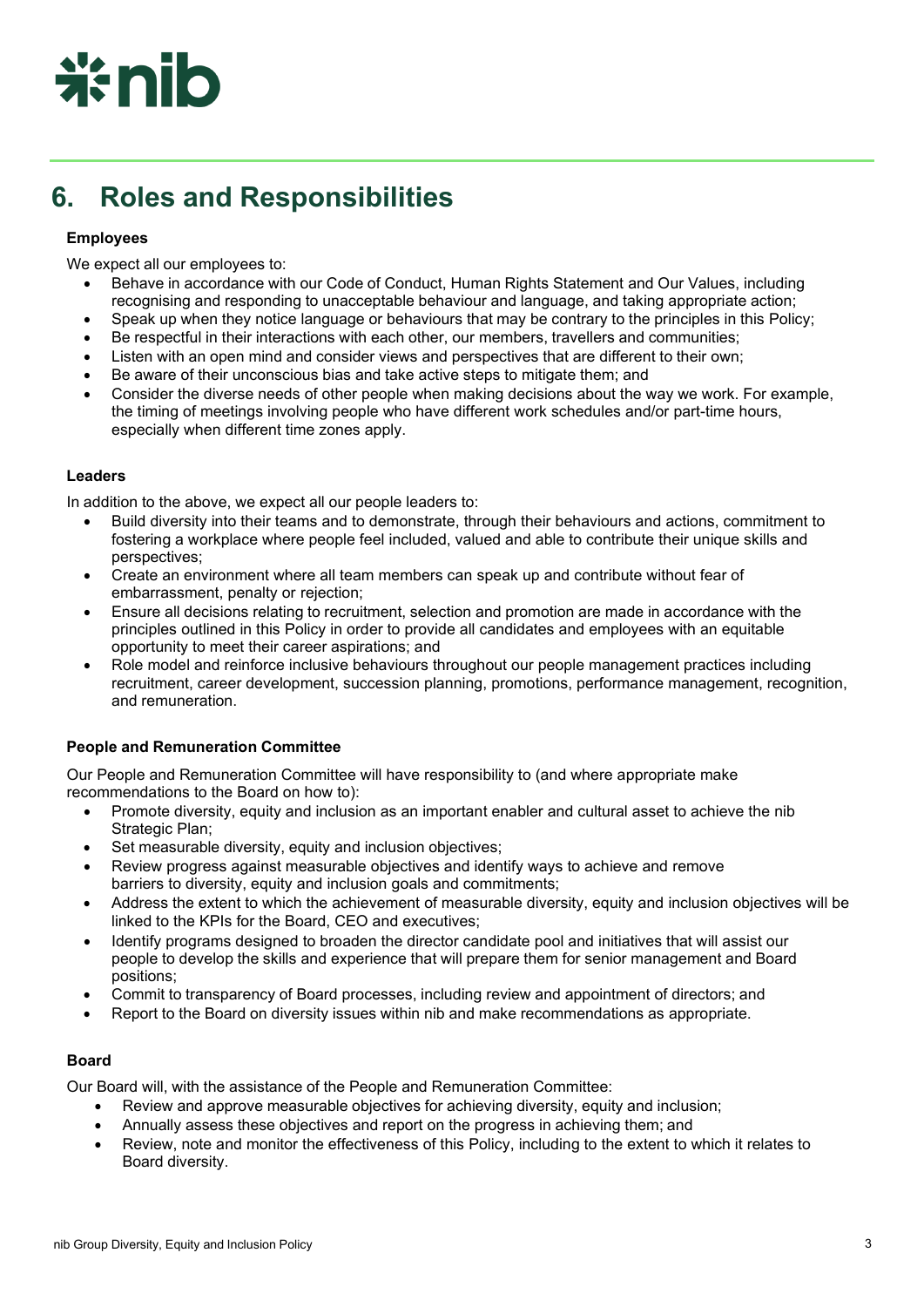

### **Inclusion Team**

Our Inclusion team is expected to:

- Report on progress against diversity measurable objectives;
- Govern the content of this Policy and ensure it is reviewed in alignment with Section 7 Review of the Policy;
- Provide thought leadership on diversity, equity and inclusion to ensure nib is demonstrating best practice; and
- Partner with stakeholders and provide our employees with dedicated support to deliver on our diversity, equity and inclusion commitments.

## **7. Review of the Policy**

Our Board will review this Policy at least annually. This Policy may be amended by resolution of the Board. A copy of this Policy will be made available to all directors and employees and a copy will be visible on nib's website, with key features available in nib's annual report.

This Policy implements the 'Corporate Governance Principles and Recommendations' as issued by the ASX Corporate Governance Council. We accept these recommendations as a minimum expectation and liaise with leading external Diversity, Equity and Inclusion consultancy partners to ensure this Policy and our [nib Group](https://www.nib.com.au/docs/diversity-and-inclusion-action-plan-2021) Diversity and Inclusion Action Plan [2021-2023](https://www.nib.com.au/docs/diversity-and-inclusion-action-plan-2021) reflects industry best practice.

## **8. Related Documents**

This policy should be read in conjunction with the following documents:

- Code of [Conduct](https://www.nib.com.au/shareholders/company-profile/corporate-governance)
- **Corporate [Governance](https://www.nib.com.au/shareholders/company-profile/corporate-governance) Statement**
- nib Group Diversity and Inclusion Action Plan [2021-2023](https://www.nib.com.au/docs/diversity-and-inclusion-action-plan-2021)
- nib Reflect [Reconciliation](https://www.nib.com.au/docs/reconciliation-action-plan) Action Plan
- **[Sustainability](https://www.nib.com.au/shareholders/company-profile/sustainability) Report**
- Human Rights [Statement](https://www.nib.com.au/docs/human-rights-statement#%3A%7E%3Atext%3Dnib%20believes%20that%20we%20have%2CUniversal%20Declaration%20of%20Human%20Rights)
- Equal Employment Opportunity Policy
- Flexible Work Policy
- **Leave Policy**
- Parental Leave Policy
- Remuneration and Reward Policy
- Health, Safety and Wellbeing Policy
- **Distributed Work Policy**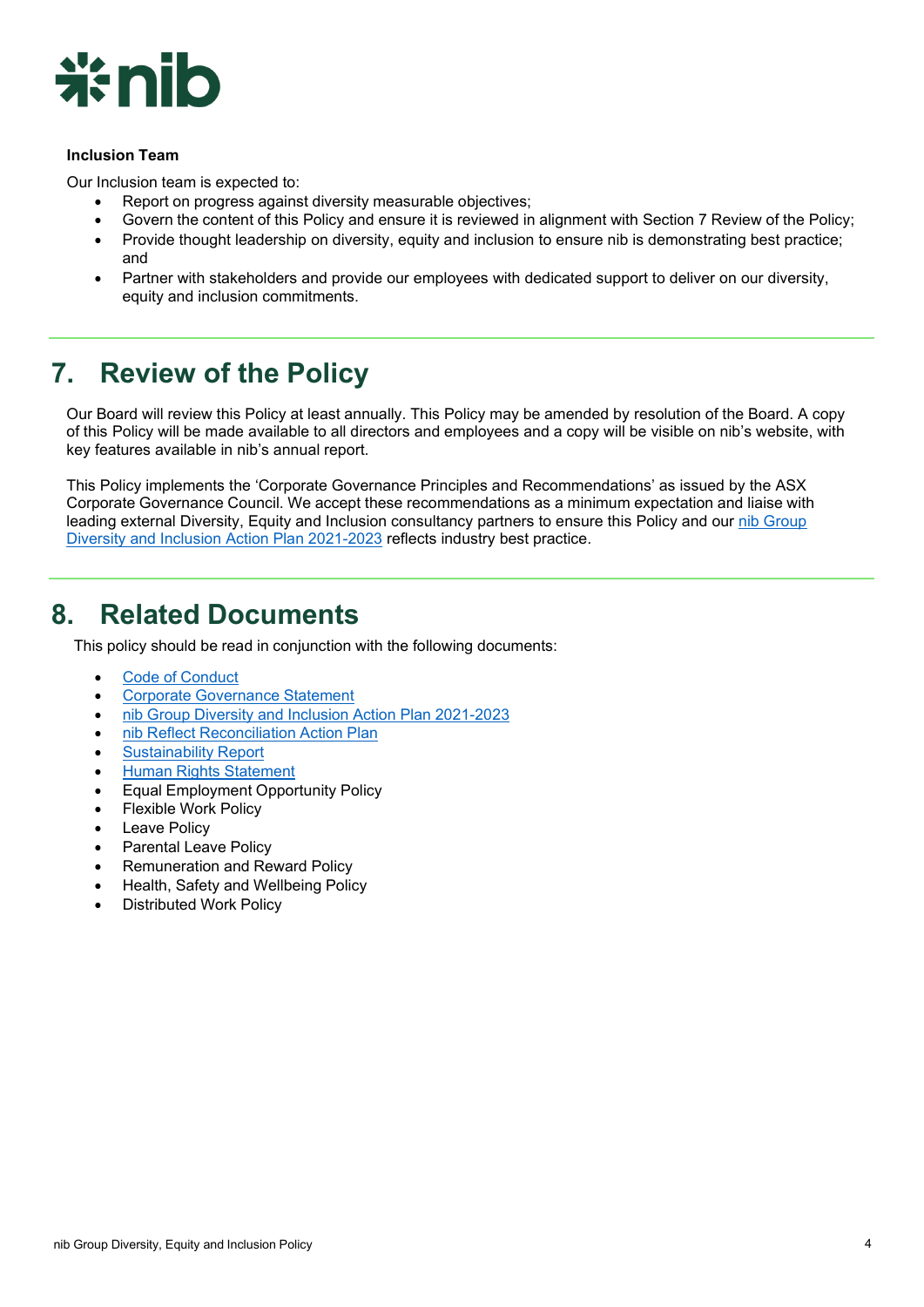

## **9. Definitions**

| <b>Diversity</b> | Diversity refers to the sum of all parts that make individuals different from each other. It includes<br>characteristics or factors such as religion, race, ethnicity, cultural background, nationality, language,<br>gender, sexual orientation and gender diversity, marital or family status, socio-economic background,<br>disability, health and wellbeing, age and identifying as First Nations, or any other area of potential<br>difference. |
|------------------|------------------------------------------------------------------------------------------------------------------------------------------------------------------------------------------------------------------------------------------------------------------------------------------------------------------------------------------------------------------------------------------------------------------------------------------------------|
| <b>Equity</b>    | We define equity as ensuring that nib's processes, frameworks, and systems are impartial and provide<br>equal opportunity for all employees.                                                                                                                                                                                                                                                                                                         |
| <b>Inclusion</b> | Inclusion is harnessing our diverse workforce to collaborate effectively, where people are respected,<br>connected, progressing, and contributing to organisational success. An inclusive culture treats<br>everyone equitably – where all people feel psychologically safe and are provided with the opportunities<br>they need to succeed and thrive in their careers.                                                                             |
| 40/40/20         | 40% female/40% male/20% any gender inclusive of gender diverse.                                                                                                                                                                                                                                                                                                                                                                                      |
| LGBTQIA+         | Lesbian, Gay, Bisexual, Transgender, Queer, Intersex and Asexual. The plus sign at the end of the<br>acronym is inclusive of all diverse genders and sexualities not listed here.                                                                                                                                                                                                                                                                    |

## **10. Where to Get Help**

If you need to ask any questions or seek guidance about this Policy, you can contact:

- Your people leader;
- Your People and Culture business partner; and/or
- [diversityandinclusion@nib.com.au](mailto:diversityandinclusion@nib.com.au)

Employees can also access the internal nib Inclusion Hub for support materials and resources on all aspects of diversity, equity and inclusion.

### **11. Policy Governance Schedule**

| <b>Approval date</b> | 25 February 2022                                          |
|----------------------|-----------------------------------------------------------|
| <b>Next review</b>   | 25 February 2023                                          |
| <b>Policy Owner</b>  | Group Chief People Officer                                |
| <b>Division</b>      | People and Culture                                        |
| Approved by          | nib Group Board and the People and Remuneration Committee |